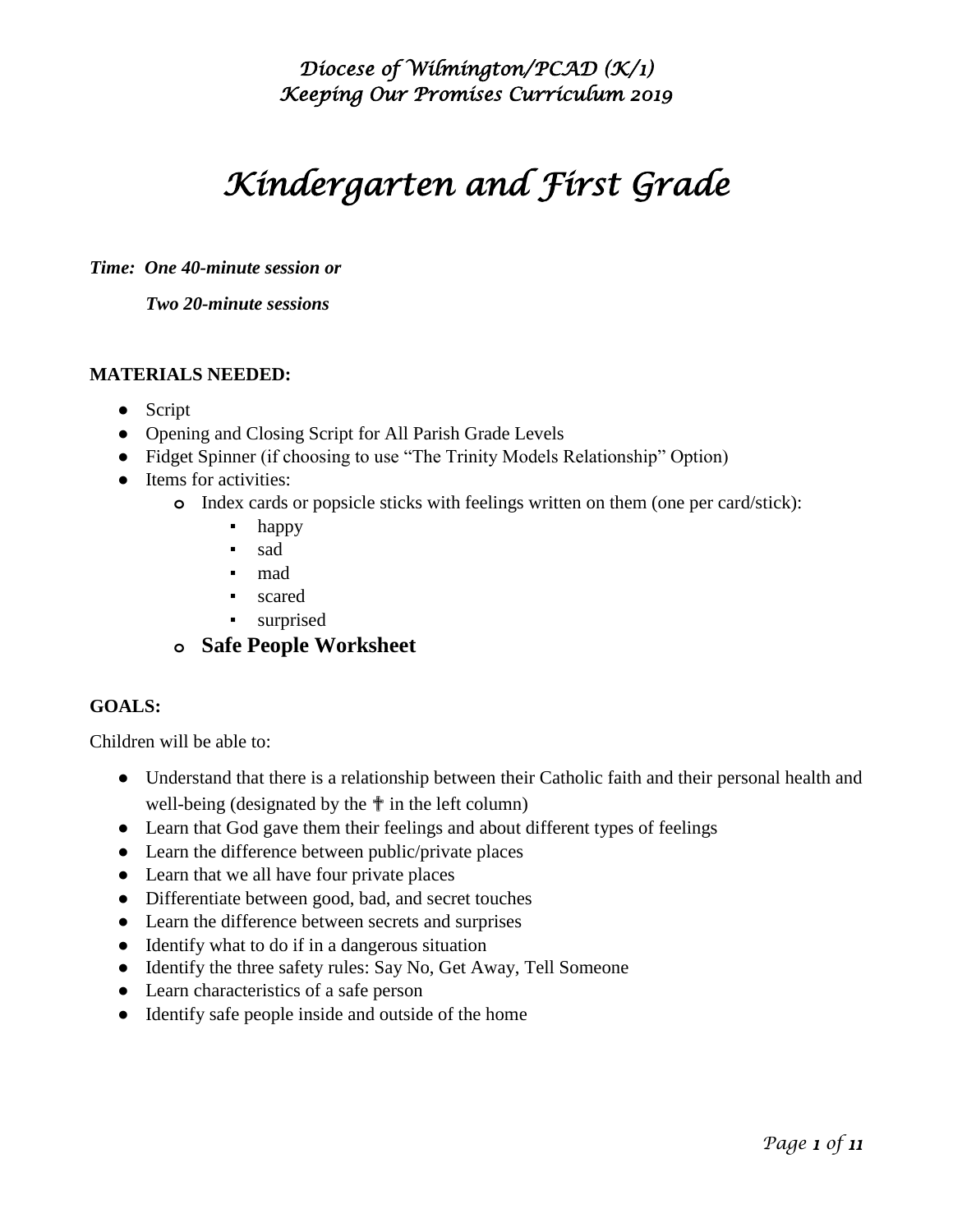## *Diocese of Wilmington/PCAD (K/1) Keeping Our Promises Curriculum 2019 Kindergarten and First Grade Script*

| <i><b>Objectives</b></i>                      | Notes                         | Scrípt                                                                                                                                                                                                                                                                                                                                                                                                                                      |
|-----------------------------------------------|-------------------------------|---------------------------------------------------------------------------------------------------------------------------------------------------------------------------------------------------------------------------------------------------------------------------------------------------------------------------------------------------------------------------------------------------------------------------------------------|
| Learn about<br>different types<br>of feelings |                               | Hi! I am glad you are here with us today because we are going to<br>talk about some very important things.                                                                                                                                                                                                                                                                                                                                  |
|                                               |                               | Now, before I go any further, if at any time I say something that is<br>confusing to you, please raise your hand so that I can explain it<br>again so you understand it better.                                                                                                                                                                                                                                                             |
|                                               | ╉                             | I have a question. Who here is fantastic and special? If you are<br>fantastic and special, let me see you wave your hands. Everyone<br>here is fantastic and special because that is how God made us! And<br>there are lots of ways that you may know that.                                                                                                                                                                                 |
|                                               |                               | For example, people may tell you. They may say things like, "I<br>love you" "I like you"  "I'm glad you are here." They may<br>show you by giving you hugs or listening to your stories. Or you<br>may just know that you are fantastic and special because you do<br>wonderful, exciting things like, jump high, and share with friends.<br>You may even tell God when you pray, "Thank you, God, for<br>making me fantastic and special!" |
|                                               |                               | One of the things that God gave us that makes us fantastic and<br>special are our feelings. Who can name a feeling for me? [Ask for<br>three or four feelings; ensuring to include happy, sad, mad,<br>surprised, and scared.] Can you tell me about a time when you felt<br>this way? [Ask for one example for each feeling.]                                                                                                              |
|                                               |                               | We have lots of feelings, don't we? We have happy, sad, mad,<br>surprised, and scared feelings. All of these feelings are okay and all<br>of these feelings are important. It's okay and important for you to<br>have these feelings, show these feelings, and share these feelings<br>with other people.                                                                                                                                   |
|                                               | Optional<br><b>Activities</b> | <b>Sing You're Happy and You Know It</b>                                                                                                                                                                                                                                                                                                                                                                                                    |
|                                               |                               | These feelings are so important that we have a song about them. I would<br>like you to help me sing this song. You probably will recognize this song<br>and I may sing it a little differently but I would still like you to help.<br>[Sing, "If You're Happy and You Know It".]                                                                                                                                                            |
|                                               |                               | If you're happy and you know it clap your hands. $(2x's)$ If you're happy<br>and you know it and you really want to show it, if you're happy and you<br>know it clap your hands.                                                                                                                                                                                                                                                            |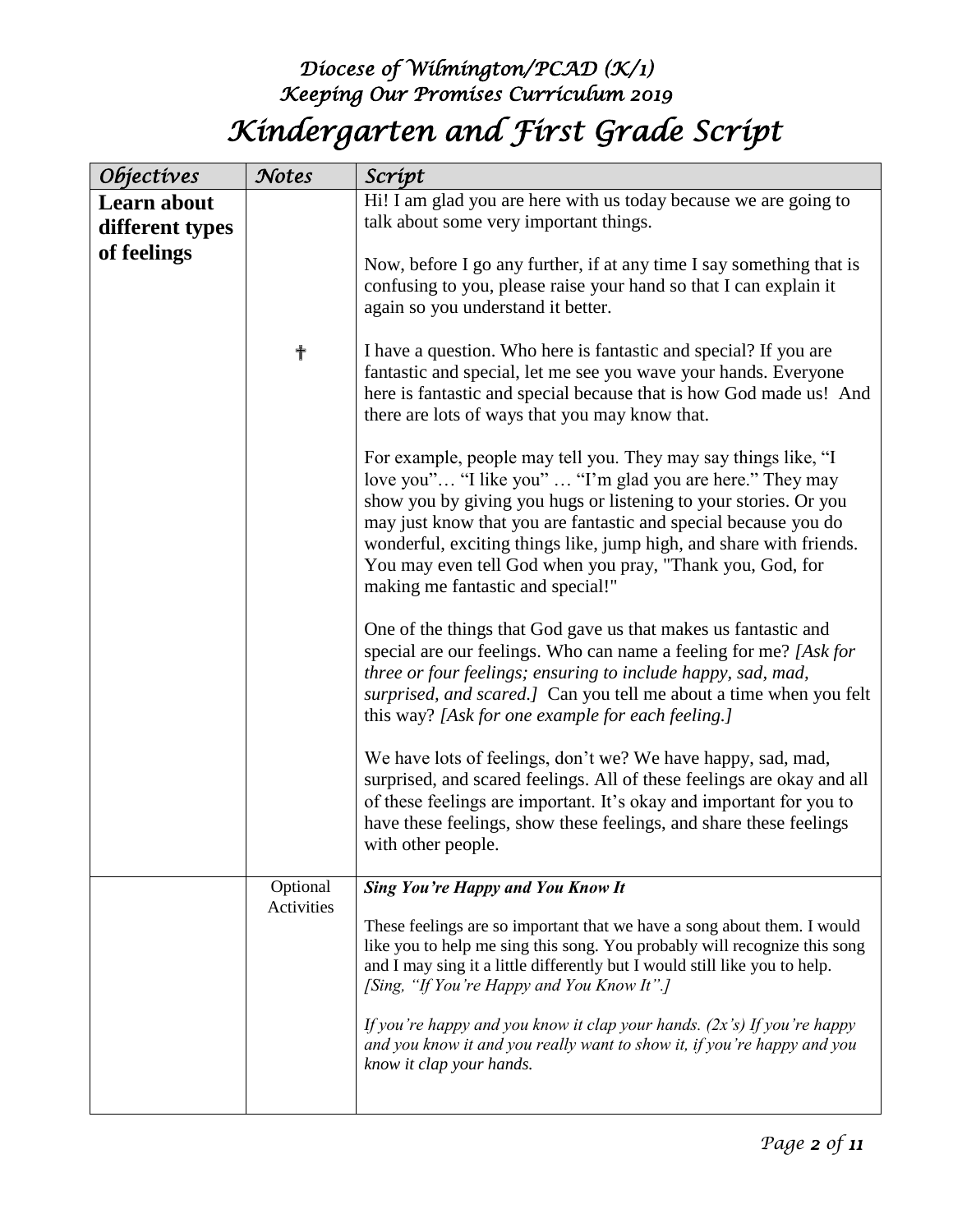| <i><b>Objectives</b></i>                                        | Notes                 | Scrípt                                                                                                                                                                                                                                                                                                           |
|-----------------------------------------------------------------|-----------------------|------------------------------------------------------------------------------------------------------------------------------------------------------------------------------------------------------------------------------------------------------------------------------------------------------------------|
|                                                                 |                       | If you're sad and you know it say "boo-hoo." $(2x's)$ If you're sad you<br>know it and you really want to show it, if you're sad and you know it say<br>"boo-hoo."                                                                                                                                               |
|                                                                 |                       | If you're mad and you know it say "Grrrr!" $(2x's)$ If you're mad and you<br>know it and you really want to show it, if you're mad and you know it say<br>"Grrrr!"                                                                                                                                               |
|                                                                 |                       | If you're scared and you know it say "Ahhhh!" $(2x's)$ If you're scared<br>and you know it and you really want to show it, if you're scared and you<br>know it say "Ahhhh!"                                                                                                                                      |
|                                                                 |                       | Option: Sing "If You're Happy and You Know It" one more time.                                                                                                                                                                                                                                                    |
|                                                                 | Requires<br>Prep Work | <b>Feelings Charade</b><br>Use pre-prepared index cards or popsicle sticks (see Materials Needed<br>List above). Ask for a volunteer to pick one and act out the feeling on the<br>card/popsicle stick. Ask other children to guess the feeling. The child<br>who guesses correctly gets to choose the next one. |
|                                                                 |                       | It is very important for you to talk to safe adults about your<br>feelings. When you are feeling sad, mad, or scared it is important<br>to share those feelings with a safe adult so that they can help you.                                                                                                     |
|                                                                 |                       | If someone kicks you, it would be important for you to tell a safe<br>adult so that adult can help you. Your safe adult may even tell the<br>person who kicked you that we do not treat our friends this way.                                                                                                    |
|                                                                 |                       | As a matter of fact, you should share all of your feelings with a safe<br>adult - the happy, sad, mad, and scared feelings. The more you<br>share your feelings, the more safe adults can help you.                                                                                                              |
|                                                                 | Activity<br>╋         | Another thing that makes us special is our body. Our bodies are a<br>gift from whom? God! Who brought their body today?<br>Let's play a quick game!                                                                                                                                                              |
|                                                                 |                       | [Play Simon Says to help identify public body parts. Simon says<br>touch your hair, eyes, earsname a couple of other body parts.]                                                                                                                                                                                |
| <b>Learn</b> the<br>difference<br>between public<br>and private |                       | There are lots of places and parts of your body - so many that I<br>can't even name them all - but, right now, we are going to talk<br>about some places on our bodies that are very special.                                                                                                                    |
| places                                                          |                       | We all have two types of places on our bodies: public places and<br>private places.                                                                                                                                                                                                                              |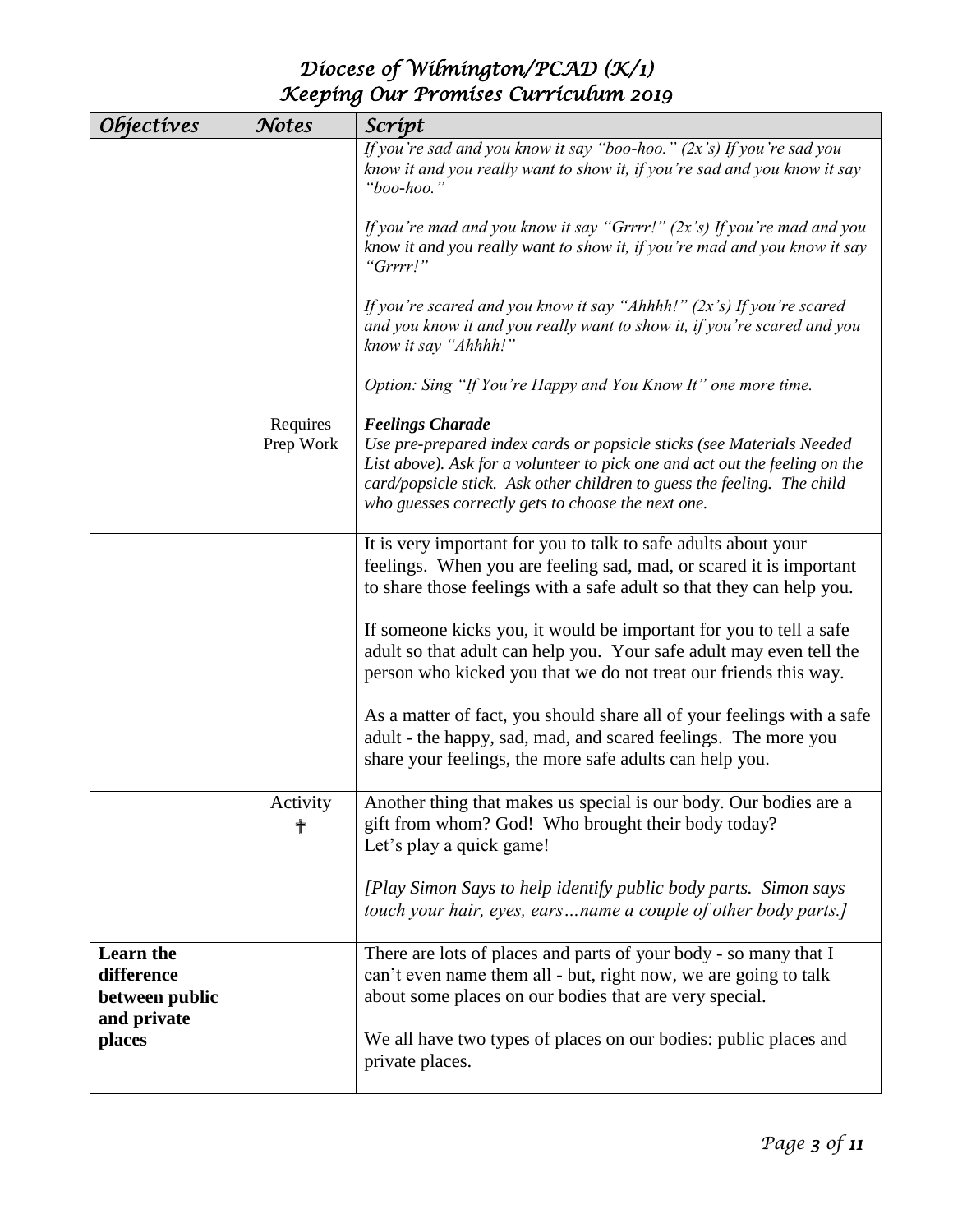| <i><b>Objectives</b></i>                         | Notes | Scrípt                                                                                                                                                                                                                                                                                                                                                                  |
|--------------------------------------------------|-------|-------------------------------------------------------------------------------------------------------------------------------------------------------------------------------------------------------------------------------------------------------------------------------------------------------------------------------------------------------------------------|
|                                                  |       | Public places are places that people may touch without asking, and<br>that can be okay. Someone may pat you on the back, give you a<br>high-five, or hold your hand.                                                                                                                                                                                                    |
|                                                  |       | Now, let's say that I am walking to the park with my friend and my<br>friend wants to hold my hand, but I don't feel like holding hands<br>right now. Would it be okay for me to tell my friend that I do not<br>want to hold hands right now? Yes, of course! We all get to decide<br>when we give and receive touches like holding hands or giving<br>hugs or kisses. |
| Learn that we all<br>have four private<br>places |       | We also have special places on our bodies called private places.<br>Private places are places on our bodies that people need to have a<br>good reason to touch. Everyone has four private places on their<br>bodies.                                                                                                                                                    |
|                                                  |       | Whether you are a boy, girl, adult, or child you have four private<br>places.                                                                                                                                                                                                                                                                                           |
|                                                  |       | The first is your mouth; the second is your chest. The third and<br>fourth are covered by your underwear.                                                                                                                                                                                                                                                               |
|                                                  |       | Our private places on our bodies are so special we keep them<br>covered and have two very important rules for them.<br>1. No one should touch your private places.<br>2. You should not touch anyone else's private places.                                                                                                                                             |
|                                                  |       | There are two reasons that it may be okay for someone to touch or<br>look at your private places, only two.                                                                                                                                                                                                                                                             |
|                                                  |       | One reason is to keep you clean.                                                                                                                                                                                                                                                                                                                                        |
|                                                  |       | Like when you were a baby, and someone changed your diaper,<br>that person did that to keep you clean.                                                                                                                                                                                                                                                                  |
|                                                  |       | Babies also need someone to wash them, so their bodies are clean.<br>Then, as you started growing up, your grown-up helped you in the<br>bathroom or helped you take a bath/shower. That grown-up helped<br>you learn how to clean your body. Now you may not need that<br>much help because you know how to wash your body.                                            |
|                                                  |       | Someone may need to check to make sure you didn't miss a spot, or<br>all the shampoo is out of your hair and that is okay. That person is<br>checking to make sure your body is getting clean the way it needs<br>to get clean until you are old enough to do it by yourself.                                                                                           |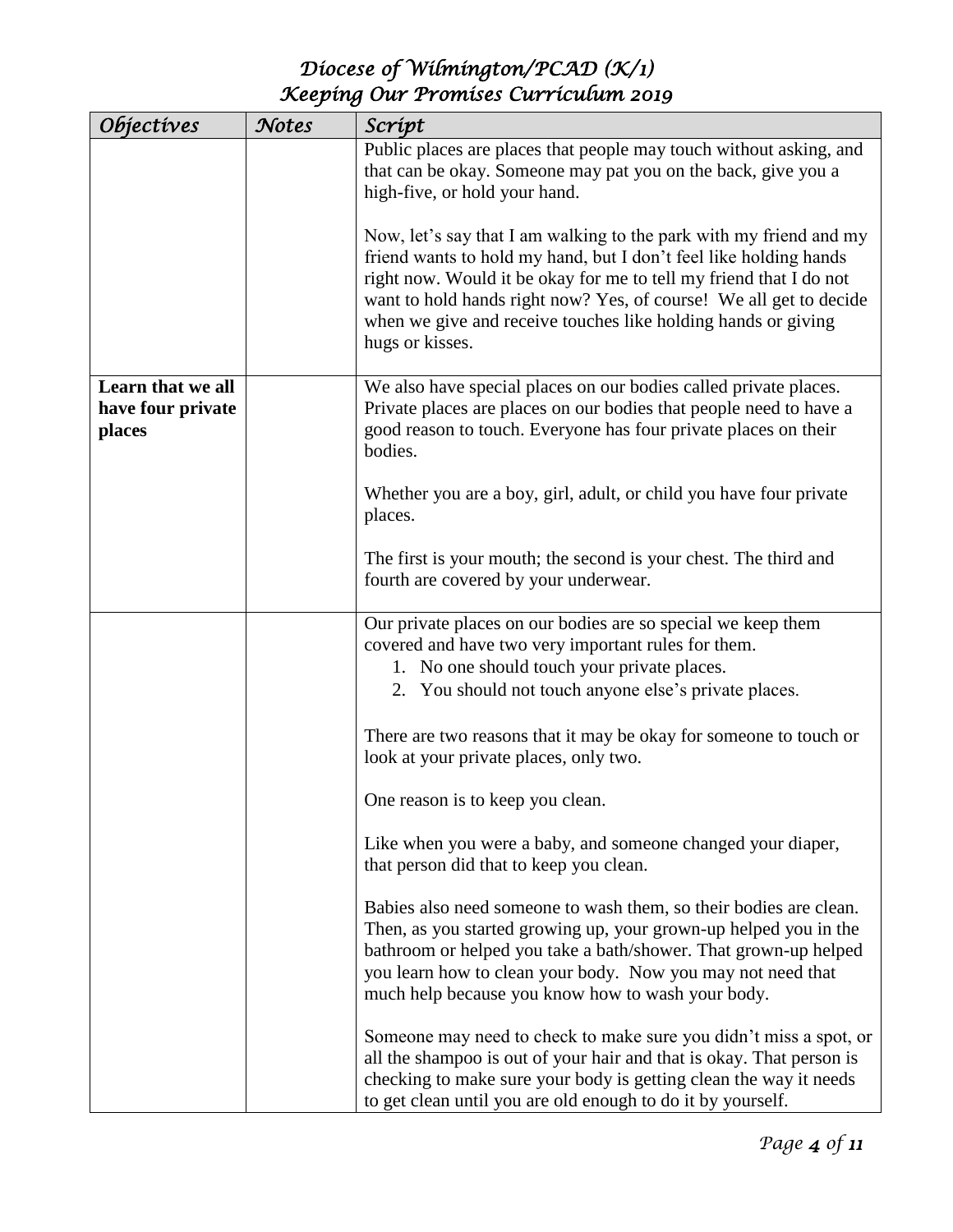| Objectives                 | Notes | Scrípt                                                                                                                                                                                                                                                                                                                                                                            |
|----------------------------|-------|-----------------------------------------------------------------------------------------------------------------------------------------------------------------------------------------------------------------------------------------------------------------------------------------------------------------------------------------------------------------------------------|
|                            |       | The second reason it may be okay for someone to touch or look at<br>your private places is to keep you healthy.                                                                                                                                                                                                                                                                   |
|                            |       | If you have a rash on your bottom, someone might need to look at<br>the rash and put medicine on your bottom. When you go to the<br>doctor or hospital, someone may have to touch or look at your<br>private places to keep you healthy. That person needs to make sure<br>you are healthy, make sure you will stay healthy, and make sure<br>you are growing the way you should. |
|                            |       | Even if someone says they are doing something to keep you clean<br>or healthy, if you do not like that touch or do not want that touch, it<br>is okay for you to say no and tell a safe grown-up. It is your body<br>and you decide which touches are okay and which touches are not<br>okay. Let's talk some more about touches.                                                 |
| <b>Differentiate</b>       |       | There are good touches.                                                                                                                                                                                                                                                                                                                                                           |
| between good,              |       |                                                                                                                                                                                                                                                                                                                                                                                   |
| bad, and secret<br>touches |       | Good touches are touches that make us happy. These are touches<br>that we do not mind giving to people or people giving to us. These<br>are ways that God has given us to show our love for others!                                                                                                                                                                               |
|                            |       | Can you name a touch you like to give or get? [Get three<br>examples. Examples could include hugs, kisses, high fives, pat on<br>the back, tickles or holding hands.]                                                                                                                                                                                                             |
| <b>Differentiate</b>       |       | There are also bad touches.                                                                                                                                                                                                                                                                                                                                                       |
| between good,              |       |                                                                                                                                                                                                                                                                                                                                                                                   |
| bad, and secret<br>touches |       | Bad touches are touches that may hurt us. They are any touches<br>that we do not want to give to someone or we do not want someone<br>giving to us.                                                                                                                                                                                                                               |
|                            |       | Can you name a touch you do not like to get and should not give?<br>[Get three examples. Examples could include hitting, kicking,<br>biting, punching, or touching your private places.                                                                                                                                                                                           |
|                            |       | If a child says touching your private places, say: "That is definitely<br>a touch we don't want to give and might not like to get. We have<br>another special name for that kind of touch, and we will talk about<br>that in one minute."]                                                                                                                                        |
|                            |       | You can decide which touch is a good touch and which is a bad<br>touch for you. You can even change your mind about a touch.                                                                                                                                                                                                                                                      |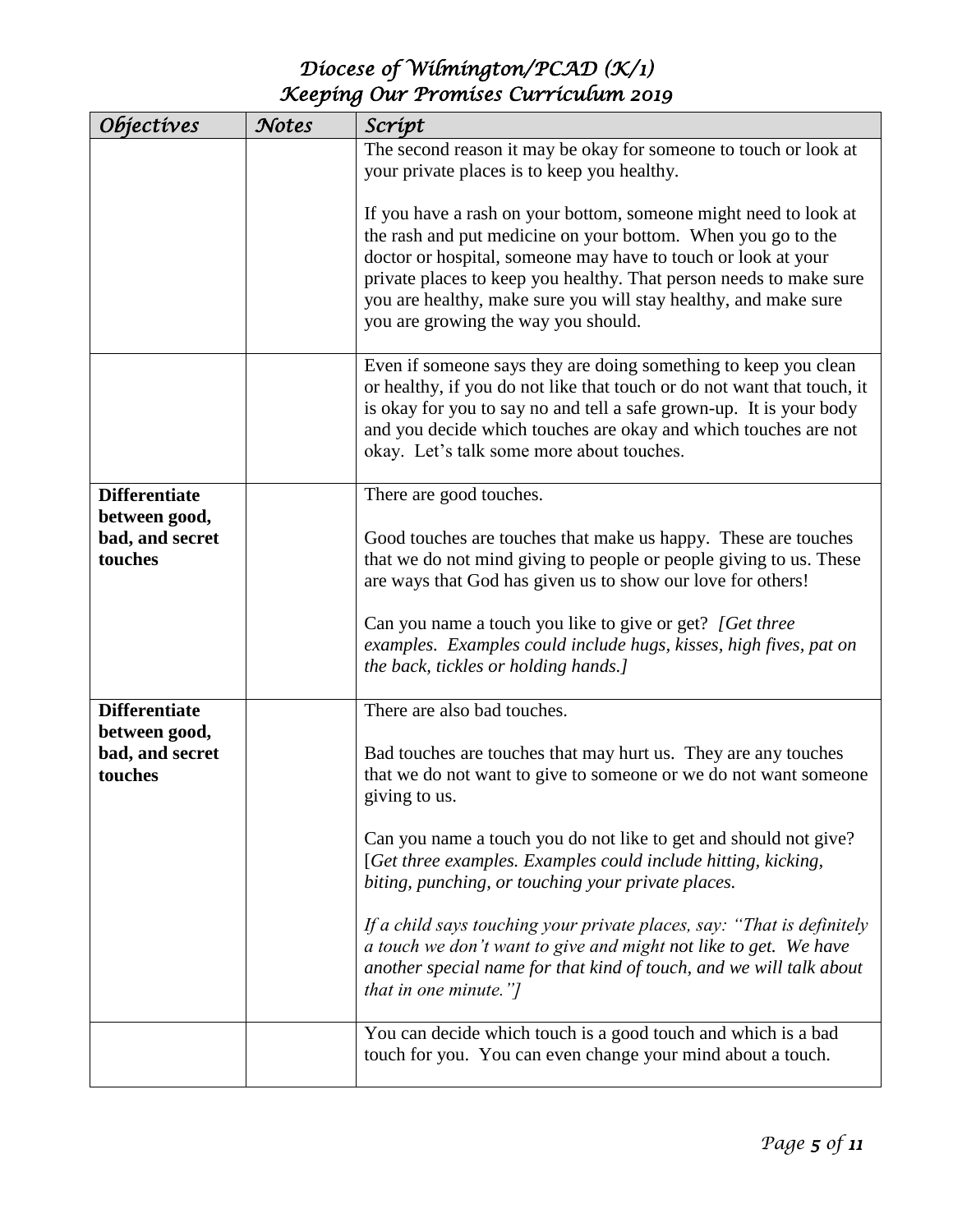| Objectives                                               | Notes | Scrípt                                                                                                                                                                                                                                                                                                                                                                                                                                                                                                |
|----------------------------------------------------------|-------|-------------------------------------------------------------------------------------------------------------------------------------------------------------------------------------------------------------------------------------------------------------------------------------------------------------------------------------------------------------------------------------------------------------------------------------------------------------------------------------------------------|
|                                                          |       | How many of you like to be tickled? Yes, tickling can be lots of<br>fun, but have you ever been tickled too much? I have been tickled<br>so much that I couldn't breathe. When that happens, that touch<br>becomes bad because it doesn't feel good anymore.<br>Is it ok to tell the person to stop? Yes!!                                                                                                                                                                                            |
| <b>Differentiate</b><br>between good,<br>bad, and secret |       | The next type of touch we are going to talk about is called a secret<br>touch.                                                                                                                                                                                                                                                                                                                                                                                                                        |
| touches                                                  |       | A secret touch is when someone gives you a touch and tells you to<br>keep it a secret.                                                                                                                                                                                                                                                                                                                                                                                                                |
|                                                          |       | [Note: If someone mentioned touching a private place earlier say:<br>"Remember when we said touching a private place was a bad<br>touch and I said we have another name for it? This is it!"]                                                                                                                                                                                                                                                                                                         |
|                                                          |       | A secret touch could be if someone touches your private places or<br>wants you to touch their private places and does not want you to<br>tell anyone.                                                                                                                                                                                                                                                                                                                                                 |
|                                                          |       | A secret touch could also be if someone hit you so hard you had a<br>bruise on your body, and that person said, "You better not tell!"                                                                                                                                                                                                                                                                                                                                                                |
| <b>Learn</b> the<br>difference<br>between secrets        |       | We just talked about secret touches. Now I want to talk about<br>secrets. What is a secret?                                                                                                                                                                                                                                                                                                                                                                                                           |
| and surprises                                            |       | Right, something you should not tell.<br>Is there a difference between a secret and a surprise? Yes!                                                                                                                                                                                                                                                                                                                                                                                                  |
|                                                          |       | Surprises are things that you keep to yourself for a short time and<br>make you feel happy or excited.                                                                                                                                                                                                                                                                                                                                                                                                |
|                                                          |       | What are some examples of surprises? [Get two or three examples]<br>and reiterate that these examples are kept for a short time and<br>make people happy when they find them out.]                                                                                                                                                                                                                                                                                                                    |
|                                                          | ╬     | Secrets are often about things that make people feel sad, hurt, or<br>uncomfortable, and they are asked to be kept forever. This is an<br>important reason God gave us feelings! We know when things are<br>not right because we can feel it in our head or our stomach. When<br>someone is hurting you or someone else and asks or tells you to<br>keep it a secret, you must tell a grown-up. You are created by God<br>with that feeling as an alarm to tell you that you need to do<br>something. |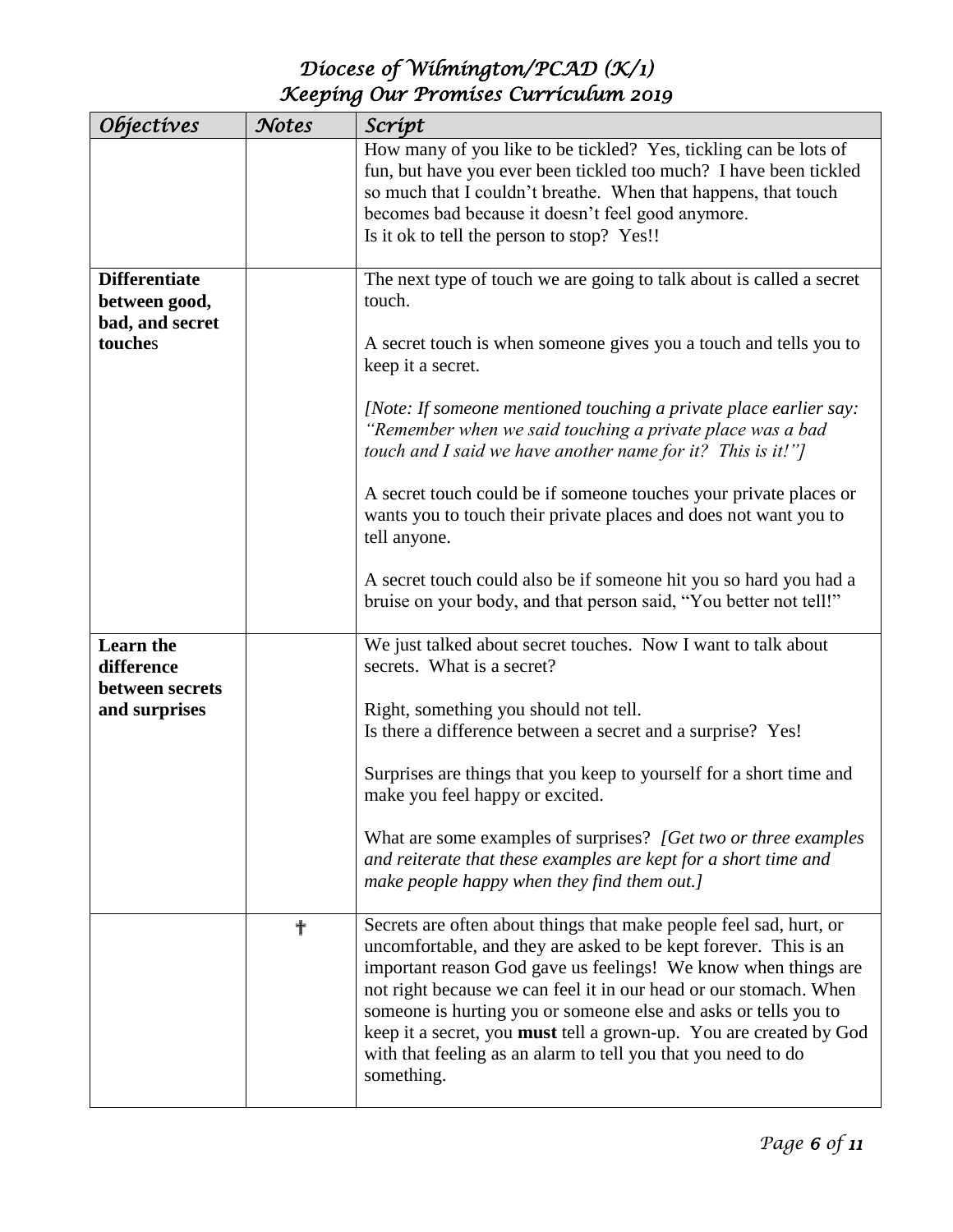| <i><b>Objectives</b></i> | Notes    | Scrípt                                                                                                    |
|--------------------------|----------|-----------------------------------------------------------------------------------------------------------|
|                          | Activity | We are going to play another game. Did everyone bring their                                               |
|                          |          | thumbs today? Can I see them? Great! Can someone give me a                                                |
|                          |          | thumbs up? Awesome! How about a thumbs down? Great!                                                       |
|                          |          |                                                                                                           |
|                          |          | I am going to give you an example and you are going to put your                                           |
|                          |          | thumb up if it is okay. If it is not okay you put your thumb down                                         |
|                          |          | [Demonstrate to ensure children know what to do.]                                                         |
|                          |          | Now this is a quiet game which means we are only using our                                                |
|                          |          | thumbs to give the answers – no talking! Are you ready?                                                   |
|                          |          |                                                                                                           |
|                          |          | 1. Susie, who is five years old, goes to the doctor for her check-up.                                     |
|                          |          | Her mom is with her in the room and the doctor needs to touch her                                         |
|                          |          | private places to make sure she is healthy. Is this an okay touch?                                        |
|                          |          | Thumbs up if this is an okay touch and thumbs down if it is not an                                        |
|                          |          | okay touch.                                                                                               |
|                          |          |                                                                                                           |
|                          |          | Right! Thumbs up because the doctor is making sure she is healthy,<br>and her grown-up is there with her. |
|                          |          |                                                                                                           |
|                          |          | 2. Peter went to John's house to play. John's older cousin began                                          |
|                          |          | tickling the boys. While he was tickling Peter, he touched one of                                         |
|                          |          | his private places.                                                                                       |
|                          |          |                                                                                                           |
|                          |          | Thumbs up if that is an okay touch and thumbs down if it is not an                                        |
|                          |          | okay touch.                                                                                               |
|                          |          | Right! Thumbs Down! It is not okay for anyone to touch your                                               |
|                          |          | private places. It would be important for Peter to tell a safe adult                                      |
|                          |          | about what happened.                                                                                      |
|                          |          |                                                                                                           |
|                          |          |                                                                                                           |
|                          |          | 3. Henry was playing outside and slid down the stairs. He has a                                           |
|                          |          | big scrape down his back and bottom. Henry's dad looks at his                                             |
|                          |          | back and bottom, cleans up his scrapes, and covers some of them                                           |
|                          |          | with a Band-Aid.                                                                                          |
|                          |          | Is this an okay touch? Thumbs up if this a good touch and thumbs                                          |
|                          |          | down if this is a bad touch.                                                                              |
|                          |          |                                                                                                           |
|                          |          | Right! Thumbs up because Henry's dad is helping Henry take care                                           |
|                          |          | of an injury. Henry is hurt and needs help cleaning up his cuts, so                                       |
|                          |          | they do not become infected.                                                                              |
|                          |          |                                                                                                           |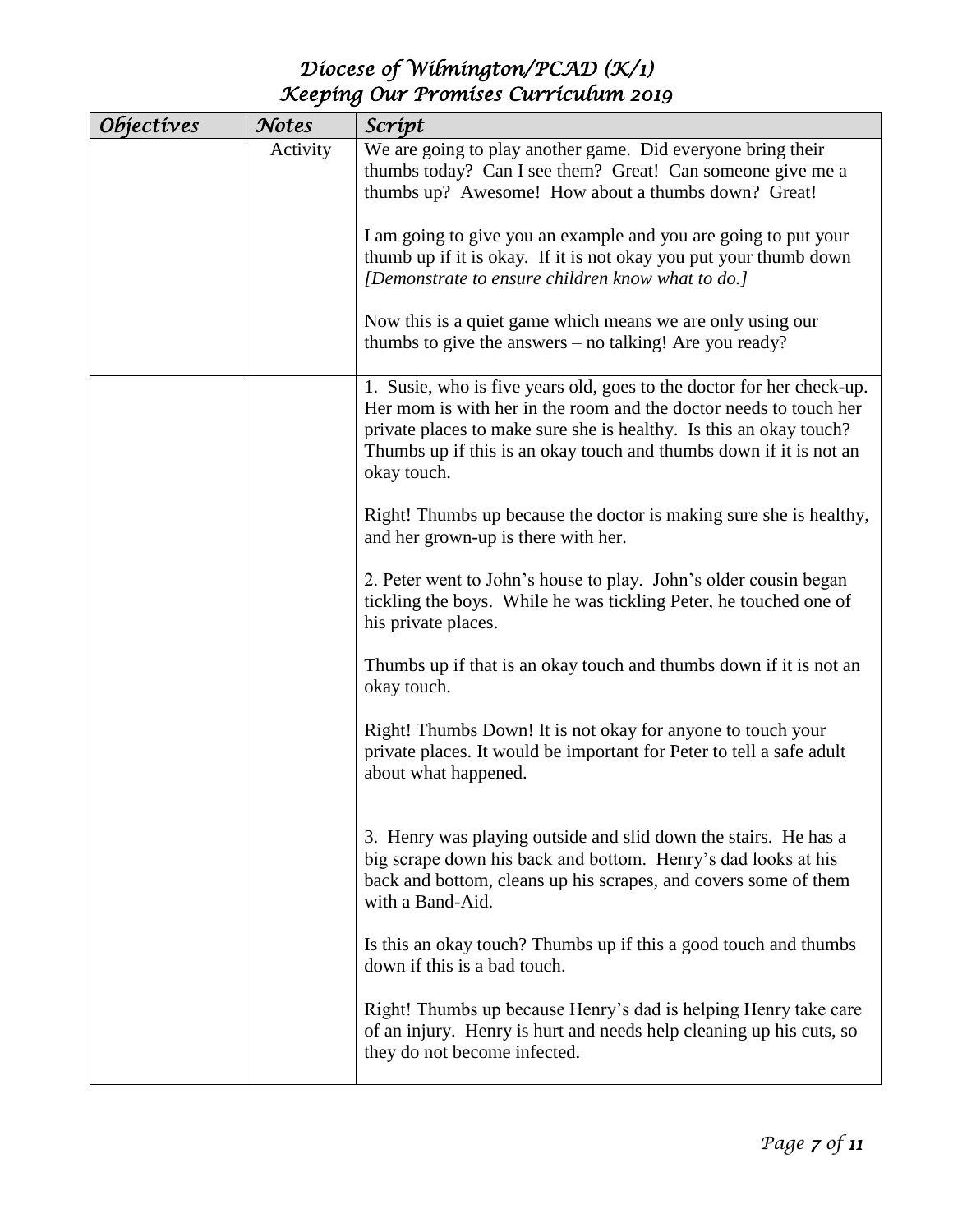| <i><b>Objectives</b></i>                       | Notes | Scrípt                                                                                                                                                                                                        |
|------------------------------------------------|-------|---------------------------------------------------------------------------------------------------------------------------------------------------------------------------------------------------------------|
|                                                |       | 4. Sarah is in Kindergarten and is in the bathroom at school. A<br>fourth grader is in the bathroom too and pushes Sarah when she                                                                             |
|                                                |       | tries to wash her hands.                                                                                                                                                                                      |
|                                                |       | Thumbs up if this a good touch and thumbs down if this is a bad<br>touch.                                                                                                                                     |
|                                                |       | Right! Thumbs down! This is not okay. It is not okay for the fourth<br>grader to push or hurt Sarah in any way.                                                                                               |
|                                                |       | How do you think Sarah felt when she was pushed?<br>[Answers can include sad, scared, and mad. Validate each<br>appropriate response.]                                                                        |
|                                                |       | How do you think Peter felt when his private parts were touched?<br>[Answers can include sad, scared, and mad. Validate each<br>appropriate response.]                                                        |
|                                                | ╋     | Listening to your feelings is important. Who gave us our feelings?<br>God! Being scared is your body's way of keeping you safe. When<br>you are scared, what can you do? Find your safe grown-up for<br>help. |
| <b>Identify the three</b><br>safety rules: Say |       | What should Sarah and Peter do when they were asked to do<br>something that made them feel scared or sad? They need to use                                                                                    |
| No, Get Away,<br><b>Tell Someone.</b>          |       | three very important safety rules.                                                                                                                                                                            |
|                                                |       | The safety rules are:                                                                                                                                                                                         |
|                                                |       | Say No                                                                                                                                                                                                        |
|                                                |       | Get Away<br><b>Tell Someone</b>                                                                                                                                                                               |
|                                                |       |                                                                                                                                                                                                               |
|                                                |       | Telling a safe grown-up is the most important rule.                                                                                                                                                           |
|                                                |       | It is important to tell a grown-up so he or she can help you and<br>keep you safe.                                                                                                                            |
|                                                |       | Peter used these safety rules when he felt unsafe at his neighbor's<br>house, but he could also use them anytime he feels [use words the<br>kids generated from before i.e. scared, confused, sad].           |
|                                                |       | Peter decided that this was not a game that he wanted to play.                                                                                                                                                |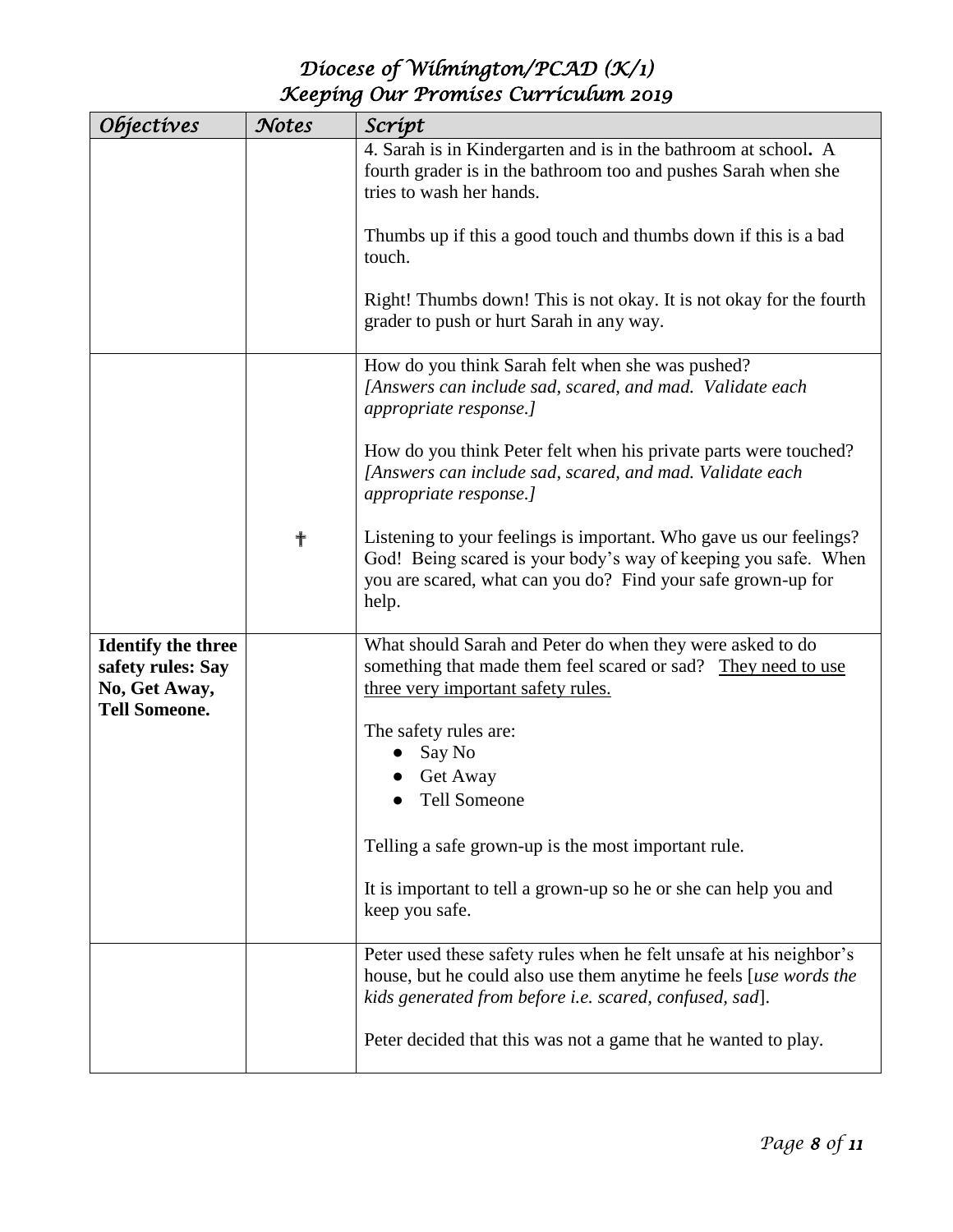| <i><b>Objectives</b></i> | Notes | Scrípt                                                                                                                                                                                           |
|--------------------------|-------|--------------------------------------------------------------------------------------------------------------------------------------------------------------------------------------------------|
|                          |       | You can also decide which games you would like to play,<br>and which kinds of touches are okay.                                                                                                  |
|                          |       | You can decide if you want to give someone a hug or a kiss<br>or a tickle or a handshake.                                                                                                        |
|                          |       | You can use the rules if you feel like any touches are not<br>okay.                                                                                                                              |
|                          |       | All the rules are very important but there could be a time when you<br>cannot say "No", or you are unable to get away. Remember you<br>must tell someone about what happened as soon as you can. |
|                          |       | Can you repeat the rules after me? [Have them repeat then go<br>through individually.]                                                                                                           |
|                          |       | Say No.<br>There are lots of ways to say "no".                                                                                                                                                   |
|                          |       | What are some of the ways you let people know that you do not<br>like what they are doing and you want them to stop?                                                                             |
|                          |       | Get Away.<br>Just like there are lots of ways to say no, there are also lots of ways<br>to get away.                                                                                             |
|                          |       | Walk, run, skip, jog, hop lots of ways. Just get away from that<br>person as soon as you can.                                                                                                    |
|                          |       | <b>Tell Someone.</b><br>Tell someone who that person was and what that person did.<br>Tell someone why you had to say no and why you had to get away.                                            |
|                          |       | Make sure the person that you tell is a safe adult that you know,<br>trust, and feel safe with.                                                                                                  |
|                          |       | Okay, can you say the rules with me again?                                                                                                                                                       |
|                          |       | Now I want to practice using that first rule.                                                                                                                                                    |
|                          |       | When I have to count to three I want you to say "no." You have to<br>say it like you mean it. One, two, three.<br>[Have them do it twice, encourage them to say it louder the second             |
|                          |       | time.]                                                                                                                                                                                           |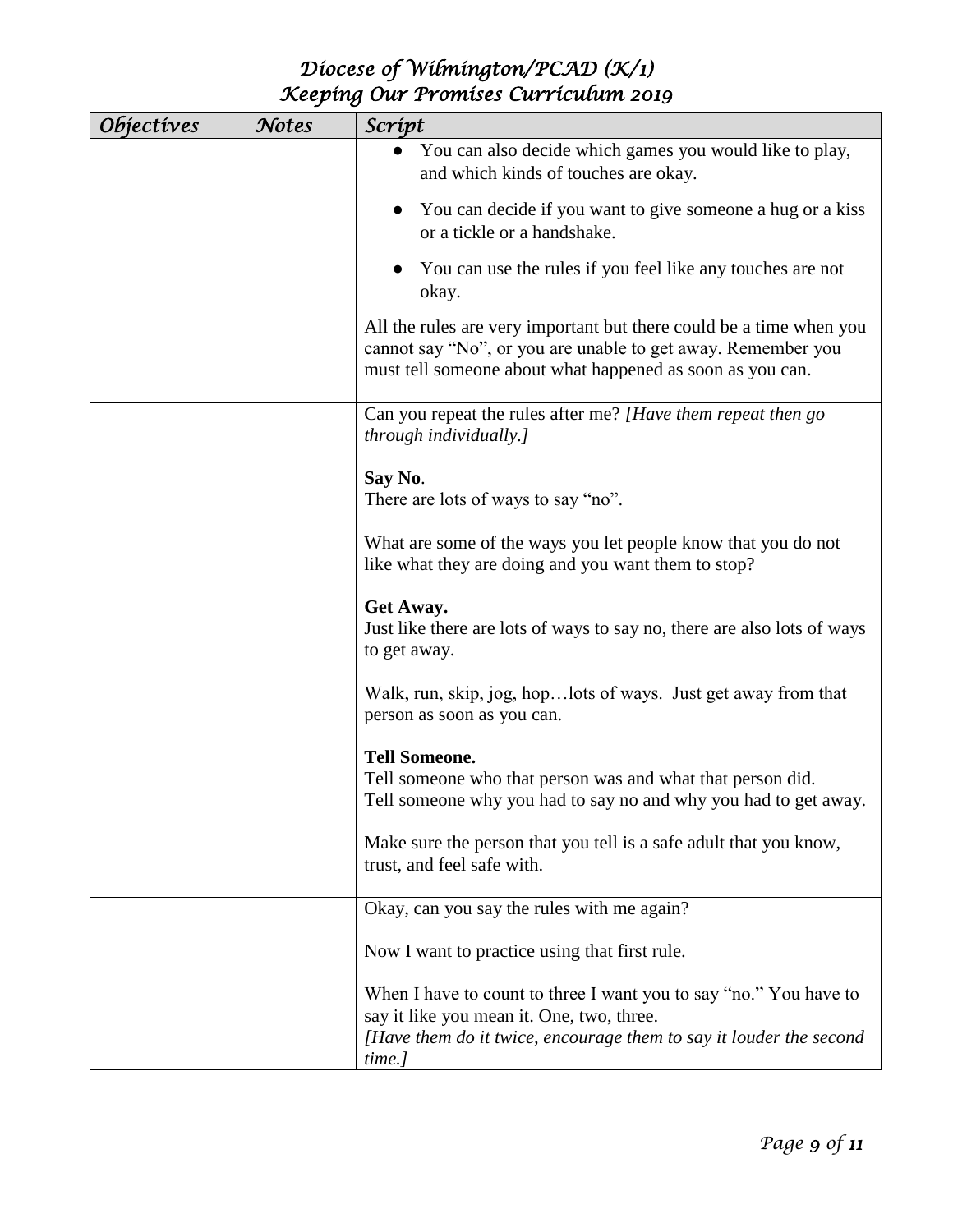| <i><b>Objectives</b></i> | Notes                    | Scrípt                                                                                                                       |
|--------------------------|--------------------------|------------------------------------------------------------------------------------------------------------------------------|
| <b>Identify what to</b>  |                          | If someone wants to touch your private places in a way that makes                                                            |
| do if in a               |                          | you feel uncomfortable or scared, say "No", get away, and [have                                                              |
| dangerous                |                          | the children yell "Tell Someone!"]                                                                                           |
| situation                |                          |                                                                                                                              |
|                          |                          | If anything like this were to happen to you, remember it is not your<br>fault and it is important to talk about it.          |
|                          |                          |                                                                                                                              |
|                          | ╉                        | Remember, God gave us feelings, and some of them help us to                                                                  |
|                          |                          | know when things are not right. They are our alarms to tell us to do                                                         |
|                          |                          | something! So what are we supposed to do? (Tell someone!)                                                                    |
| Learn                    |                          | There are lots of safe adults that you all can go to. Safe adults are                                                        |
| characteristics of       |                          | grown-ups that you feel safe with, know, and trust.                                                                          |
| a safe person            |                          |                                                                                                                              |
|                          |                          | Safe adults are people that:                                                                                                 |
|                          |                          | help you                                                                                                                     |
|                          |                          | listen to you                                                                                                                |
|                          |                          | take care of you                                                                                                             |
| <b>Identify safe</b>     |                          |                                                                                                                              |
| persons inside           |                          | You can have safe adults at home and outside of your house like at                                                           |
| and outside of           |                          | school, church, or aftercare. Let us think about some of the safe<br>adults you have. Think about someone who is at home and |
| the home                 |                          | someone who is outside of home.                                                                                              |
|                          |                          |                                                                                                                              |
|                          | Activity:<br>Safe People | Pass out the <b>Safe People Worksheet</b> .                                                                                  |
|                          | Worksheet                | Now draw a picture of one of your safe grown-ups in the box on                                                               |
|                          |                          | this sheet.                                                                                                                  |
|                          |                          | Ask children to share who their safe grown-up is with the class.                                                             |
|                          |                          |                                                                                                                              |
|                          |                          | If children identify another child, animal or toy, say: Remember our                                                         |
|                          |                          | safe person has to be a living person who is a grown-up. The                                                                 |
|                          |                          | person has to be able to get help for you.                                                                                   |
|                          |                          | Can your dog talk? No! So he or she could not get help for you.                                                              |
|                          |                          |                                                                                                                              |
|                          |                          | Can your stuffed animal talk? No! So it could not get help for you.                                                          |
|                          |                          | Telling your friend is okay but we need to tell a grown-up who can                                                           |
|                          |                          | help you. Your friend can help you tell that grown-up!                                                                       |
|                          |                          |                                                                                                                              |
|                          | ╬                        | We are finished with today's lesson. You did a great job! There                                                              |
|                          |                          | are 4 things I want to review with you.                                                                                      |
|                          |                          |                                                                                                                              |